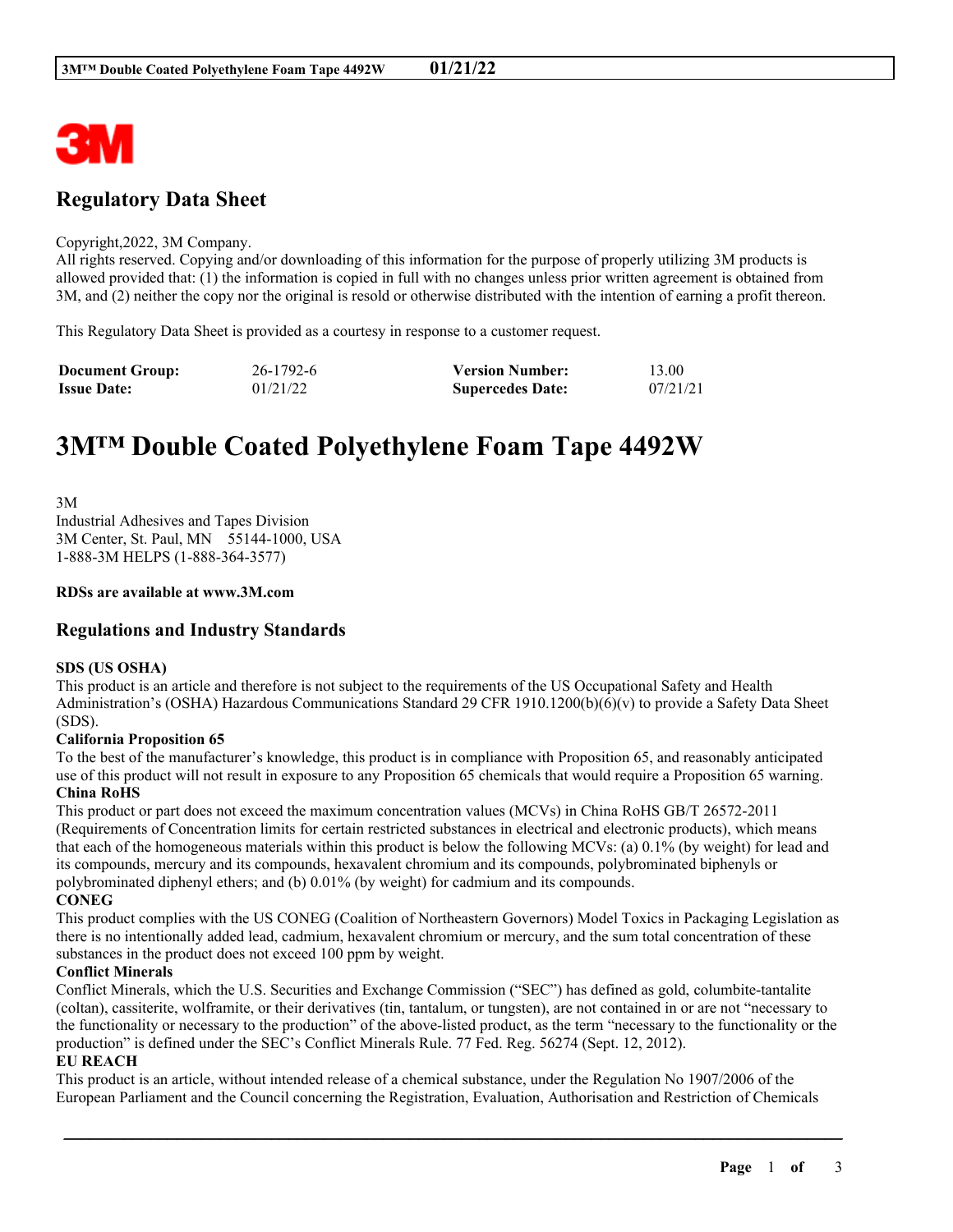(REACH) (refer to REACH, Article 3(3)). It is not a chemical preparation. Therefore, it is not subject to the (pre)-registration or the registration process. It does not require a safety data sheet.

### **EU REACH**

This product, including any article that the product is composed of, does not contain at greater than 0.1% by weight a Substance of Very High Concern (SVHC) substance identified according to Article 59 of REACH. This declaration reflects the substances on the candidate SVHC list, effective January 2022.

#### **EU RoHS**

This product does not exceed the maximum concentration values (MCVs) set under EU Directive 2011/65/EU (RoHS recast/RoHS 2), as stated in Annex II to that directive. This means that each of the homogenous materials within this product does not exceed the following MCVs: (a) 0.1% (by weight) for lead, mercury, hexavalent chromium, polybrominated biphenyls or polybrominated diphenyl ethers; and (b) 0.01% (by weight) for cadmium.

#### **EU RoHS Phthalates**

This product does not exceed the maximum concentration values (MCVs) for phthalates set under EU Directive 2011/65/EU (RoHS recast/RoHS 2), as amended by EU 2015/863, which applies to finished EEE after July 22, 2019 for Category 1-7, 10- 11 products and after July 22, 2021 for Category 8 and 9 products. This means that each of the homogeneous materials within this product does not exceed the MCV of 0.1% (by weight) for each of the following phthalates: DEHP, BBP, DBP, and DIBP.

#### **Fluorinated Greenhouse Gas**

A Fluorinated Greenhouse Gas (or F-Gas) listed under Annex I and II of Regulation (EU) No 517/2014 of the European Parliament and of the Council of 16 April 2014 is not intentionally added to the product.

## **Sustainability Advantage: Recycled content**

This product does not contain recycled content.

#### **TSCA Section 6**

This product is not known to contain 2,4,6-Tri-tert-butylphenol (CAS 732-26-3).

**TSCA Section 6**

This product is not known to contain Decabromodiphenyl Ether (Deca-BDE) (CAS 1163-19-5).

**TSCA Section 6**

This product is not known to contain Hexachlorobutadiene (HCBD) (CAS 87-68-3).

**TSCA Section 6**

This product is not known to contain Pentachlorothiophenol (PCTP) (CAS 133-49-3).

**TSCA Section 6**

This product is not known to contain Phenol, isopropylated phosphate (3:1) (PIP (3:1)) (CAS 68937-41-7).

# **Chemicals and/or Compounds of Interest**

**Alkylphenol (AP)** : Not intentionally added. **Alkylphenolethoxylates (APE)** : Not intentionally added. **Antimony and (Sb) Compounds** : Not intentionally added. **Arsenic and (As) Compounds** : Not intentionally added. **Asbestos** : Not intentionally added. **Azocolorants and Azodyes** : Not intentionally added. **Beryllium and (Be) Compounds** : Not intentionally added. **Biocides/Preservatives** : Biocides/preservatives are not intentionally added for the purpose of protecting the product from the growth of microorganisms. **Bismuth and (Bi) Compounds** : Not intentionally added. **Bisphenol A (BPA) (CAS 80-05-7)** : Not intentionally added. **Butyl Benzyl Phthalate (BBP) (CAS 85-68-7)** : Not intentionally added. **Cadmium and (Cd) Compounds** : Not intentionally added. **Chlorinated Paraffins, Short Chain** : Not intentionally added. **Cobalt and (Co) Compounds** : Not intentionally added. **Crystalline Silica** : Not intentionally added. **Decabromodiphenyl Ether (Deca-BDE) (CAS 1163-19-5)** : Not intentionally added. **Di(2-Ethylhexyl) Phthalate (DEHP) (CAS 117-81-7)** : Not intentionally added. **Dibutyl Phthalate (DBP) (CAS 84-74-2)** : Not intentionally added. **Dibutyl Tin Compounds** : Contains. *Cl <300ppm, Dibutyltin <0.1%*

\_\_\_\_\_\_\_\_\_\_\_\_\_\_\_\_\_\_\_\_\_\_\_\_\_\_\_\_\_\_\_\_\_\_\_\_\_\_\_\_\_\_\_\_\_\_\_\_\_\_\_\_\_\_\_\_\_\_\_\_\_\_\_\_\_\_\_\_\_\_\_\_\_\_\_\_\_\_\_\_\_\_\_\_\_\_\_\_\_\_